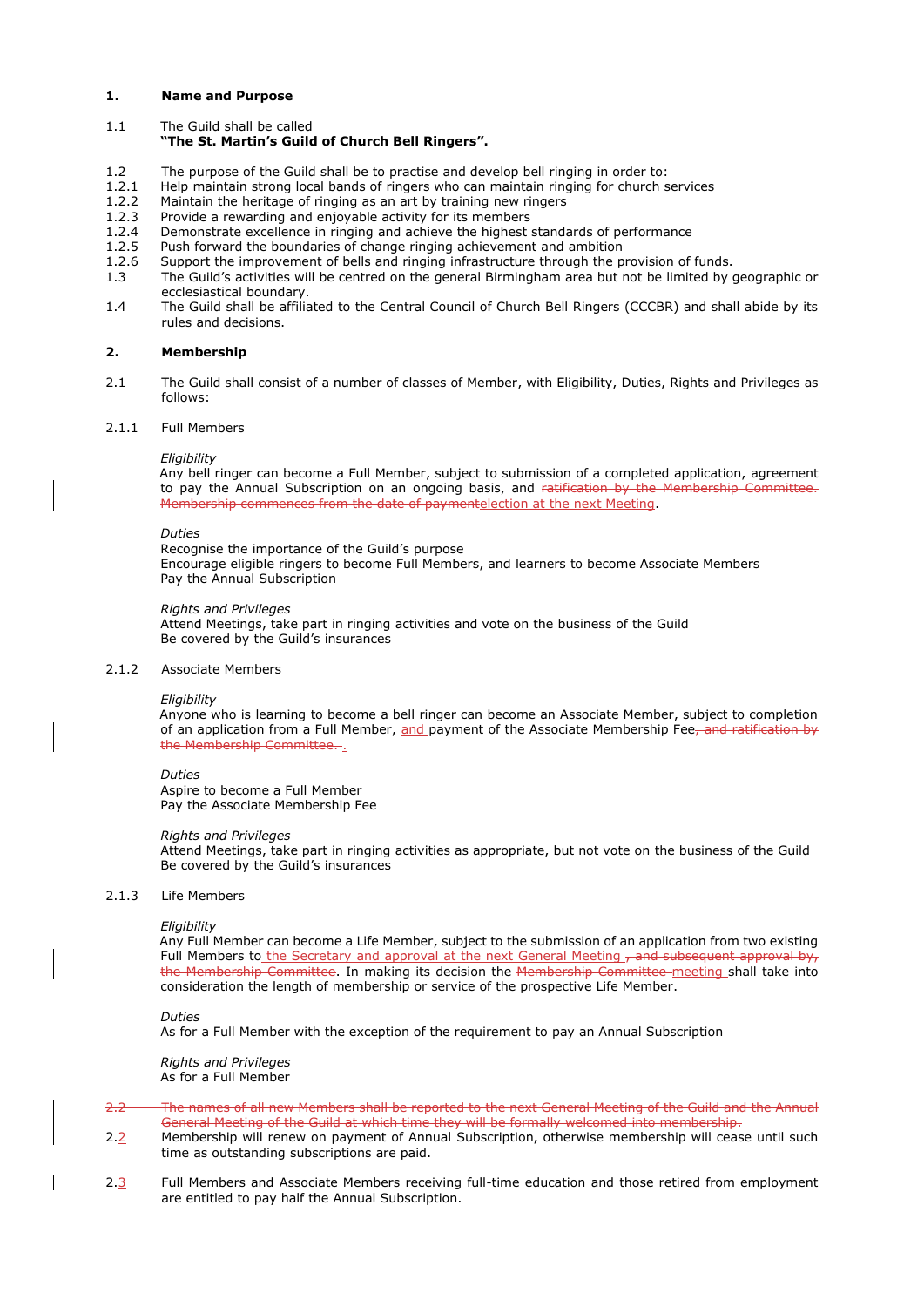- 2.4 If a Member is considered to have brought the Guild into disrepute, or displayed wilful disregard for the Guild's purpose, they may be expelled from the Guild, with no refund of subscription, if so decided by a two-thirds majority voting at a General Meeting. Notice of any proposed expulsion shall be circulated to Members by the Secretary at least two months in advance**.**
- 2.5 The Guild may elect a Member as a Life Vice President to recognise exceptional service to the Guild or ringing as a whole. Notice of proposal of Life Vice Presidents shall be given by a Full Member or current Life Vice President at any General Meeting prior to the Annual General Meeting or in writing to the Secretary six weeks prior to the Annual General Meeting, and they shall be elected by simple majority vote at the Annual General Meeting. Life Vice Presidents to retain all the rights and privileges of Full Members and are not required to pay an Annual Subscription.

# **3. Officers and Officials**

- 3.1. The Officers of the Guild shall be:
- 3.1.1 a Master, who shall chair all Meetings of the Guild, and ensure that decisions made by the Guild comply with statutory requirements and CC Rules and Decisions.
- 3.1.2 a Ringing Master, whose duties shall include organising ringing practices, quarter peals, peals and other ringing events to further the purpose of the Guild.
- 3.1.3 a Secretary, whose duties shall include recording minutes of Meetings of the Guild, conduct of the Guild's correspondence, informing Members of the dates, venues and business of the Guild's Meetings and other activities.
- 3.1.4 a Treasurer, whose duties shall include keeping an account of the income and expenditure of the Guild, the preparation of an annual statement of the accounts for examination and presentation at the Annual General Meeting, maintenance of the Guild's insurances, and maintaining a complete register of all Members of the Guild.
- 3.1.5 an Archivist, whose duties shall include the safekeeping, preservation and curating of the Guild's library, peal and quarter peal records, and other property, the maintenance of an inventory of the Guild's property, and overseeing the loan of books and other property to Members.
- 3.1.6 a Recruitment Officer, whose duties shall include identifying opportunities to promote ringing and recruit potential Members.
- 3.1.7 a Safeguarding Officer, whose duties shall be to ensure that the procedures of the Guild comply with the safeguarding guidelines issued by the CCCBR, the Dioceses, and legal requirements. The Safeguarding Officer shall also provide guidance and assistance to Members regarding Safeguarding issues if able to do so, or to refer Members in need of assistance to the appropriate sources of guidance.
- 3.1.8 a Public Relations Officer, whose duties shall include promotion of the best possible image of bell ringing, bell ringers and the Guild to the general public.
	- 3.2. The Officials of the Guild shall be:<br>3.2.1 Two General Fund Trustees, in wh
	- Two General Fund Trustees, in whose names all funds and assets, other than the Bell Restoration Fund, of the Guild are vested.
	- 3.2.2 Two Bell Restoration Fund Trustees, in whose names, along with the Master and Treasurer, all the funds and assets of the Bell Restoration Fund are vested.
	- 3.2.3 Two Independent Examiners who shall examine the General Funds of the Guild and the Bell Restoration Fund and report to the Annual General Meeting.
	- 3.2.4 A Dinner Secretary, who shall organise the Henry Johnson Commemoration Dinner, working with the Officers or a sub committee thereof.
	- 3.3 All Officers and Officials shall normally be elected at the Annual General Meeting to serve until the next Annual General Meeting. The term of office of the Dinner Secretary shall take effect from 1st April following the Annual General Meeting.
	- 3.4 Subject to the nominee's acceptance, the proposer and seconder of a candidate for an office shall give the proposed name to the Secretary no later than six weeks prior to the Annual General Meeting.
	- 3.5 In the event of a vacancy occurring the Officers may appoint a replacement who shall serve until the next Annual General Meeting when an election to fill the office shall take place in accordance with the procedures in 3.4. Such temporary officers shall not act as Trustees of the Bell Restoration Fund.

# **4. Meetings**

- 4.1 The Annual General Meeting of the Guild shall normally be held on the second Saturday in January for the following purposes:
- 4.1.1 the election of Life Vice Presidents, Life Members, Officers and Officials of the Guild,
- 4.1.2 the presentation of the accounts and reports from Guild Officers,
- 4.1.3 the determination and apportionment of subscriptions and fees,
- 4.1.4 other appropriate business including the election of Central Council representatives.
- 4.2 Special General Meetings shall be held at a venue to be decided by the Officers within four weeks of either: 4.2.1 such a meeting being called by the Officers, or
- 4.2.2 receipt by the Secretary of a written notice specifying the business to be transacted at the meeting signed by at least one tenth of the Full Members of the Guild.
- 4.3 The quorum at the Annual General Meeting or at a Special General Meeting shall be one fifth of the Full Members of the Guild.
- 4.4 All motions and propositions, unless otherwise provided for by the rules, shall be decided on a simple majority of those members voting. The Chairman of the meeting shall have a casting vote.
- 4.5 Full Members, Life Vice Presidents and Life Members unable to attend an Annual or Special General Meeting and having tendered a written apology may register their views on the business of the meeting and vote by writing to the Secretary prior to the meeting. The number of such voting members shall not count towards the relevant quorum but their votes shall count equally with those of the members present.

 $\overline{\phantom{a}}$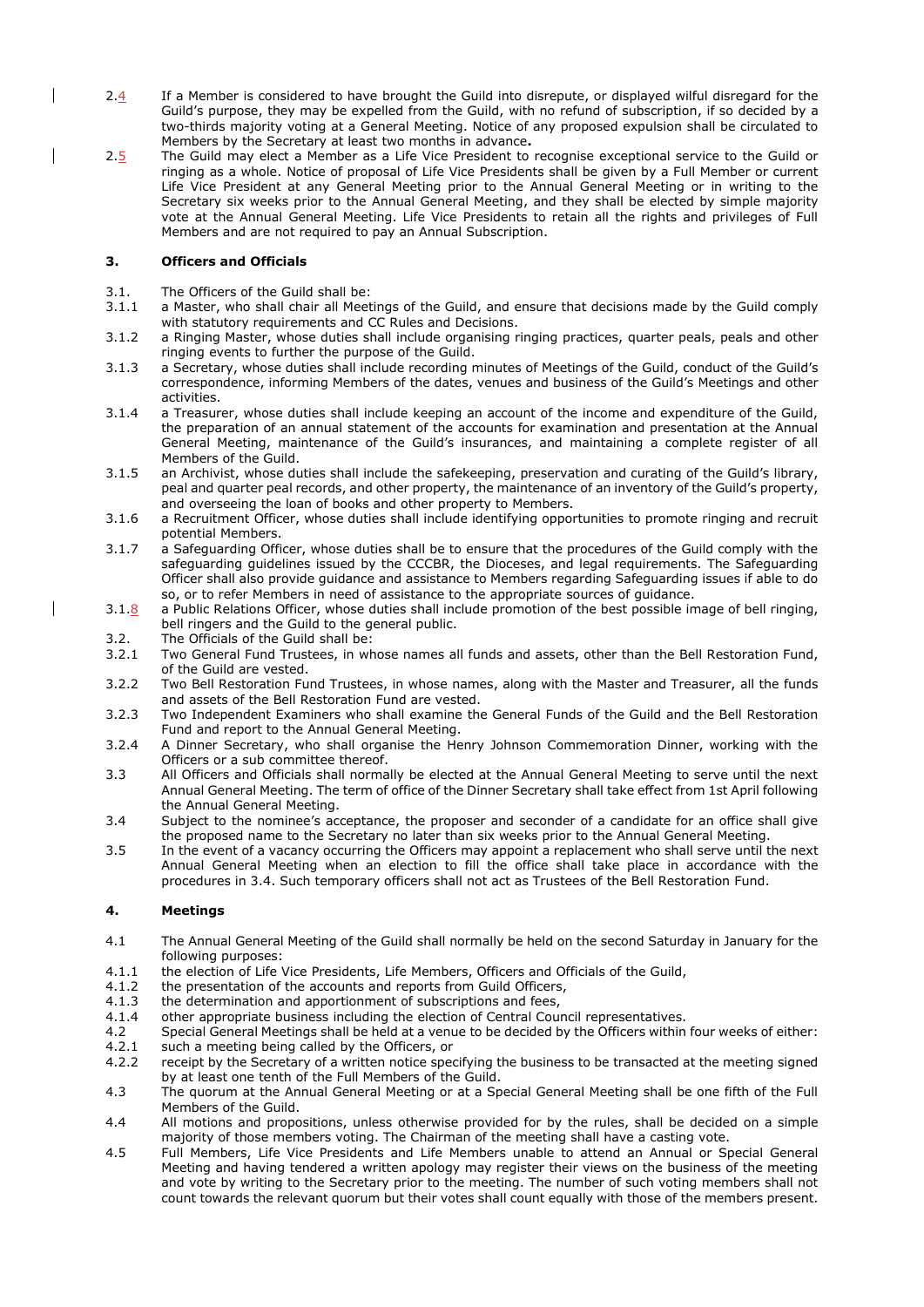- 4.6 In the absence of either the Master or Secretary from an Annual or Special General Meeting the members present shall elect a substitute for that meeting.
- 4.7. There will be four other General Meetings a year to review and organise ringing activities and conduct the regular business of the Guild. .
- 4.8 Quorum for a General Meeting shall be fourten, three-two of whom must be the either Master, Secretary, Ringing Master or Treasurer.
- 4.9 A Membership Committee, comprising Master, Ringing Master and Secretary shall consider and ratify all applications for Membership.

# **5. Funds and Expenditure**

- 5.1. The funds of the Guild shall be raised by Annual Subscriptions from Full Members and Associate Membership Fees from Associate Members, the levels of which shall be determined at each Annual General Meeting. as follows:
- 5.1.1 Annual Subscriptions from Full Members and Associate Membership Fees from Associate Members.
- 5.1.2 Peal Fees from any non member participating in a Guild peal.
- 5.2. Membership subscriptions shall be apportioned between the General Funds of the Guild and the Bell Restoration Fund in accordance with a ratio to be determined at the Annual General Meeting on the recommendation of the Treasurer and Independent Examiners.
- 5.3 The General Funds of the Guild shall be used to:
- 5.3.1 pay for the use of towers for Guild activities
- 5.3.2 provide Public Liability insurance for all the Guild's activities
- 5.3.3 defray the normal expenses of the Guild,
- 5.3.4 defray any special expenses sanctioned at a Meeting of the Guild,
- 5.3.5 defray the reasonable accommodation and travelling expenses incurred by the Guild's representatives attending the Annual Meeting of the Central Council of Church Bell Ringers.

# **6. Guild Peals**

- 6.1 A record of a peal shall be made in the Guild peal books providing that:
- 6.1.1 the peal complies with the prevailing rules of the CCCBR, unless in exceptional circumstances, and in the opinion of the Members voting at the Annual General Meeting, a non-compliant peal is of sufficient merit to be included.
- 6.1.2 it is published in "The Ringing World" as being rung for the Guild, and
- 6.1.3 at least 75% of participants are Members of the Guild.

# **7. Henry Johnson Dinner**

7.1 The Henry Johnson Commemoration Dinner shall be held on the last Saturday of February or the nearest available Saturday.

# **8. Support for bells and ringing infrastructure**

- 8.1 The Guild shall maintain a fund, The Bell Restoration Fund, from which grants may be made as directed by the rules of the Fund.
- 8.2 The Guild may establish other funds for the maintenance and development of ringing infrastructure at towers in which members have an interest.
- 8.3 The Officers shall include the management of the Bell Restoration Fund and other funds as an item on the agenda of each General Meeting.

# **9. Modification of Rules**

- 9.1 Any alteration to these rules shall only be made at an Annual General Meeting with the consent of a majority of two-thirds of those members voting.
- 9.2 Notice of proposed alterations to the rules shall be given to the Secretary four months prior to the AGM who will circulate such notice to members at least three months prior to the AGM.
- 9.3 The motion(s) shall be circulated by the Secretary to Members with the agenda of the AGM.
- 9.4 Amendments to the proposed alteration may be made at the AGM.
- 9.5 No alteration to these rules shall have the effect of causing the Bell Restoration Fund to cease to be a charity at Law.